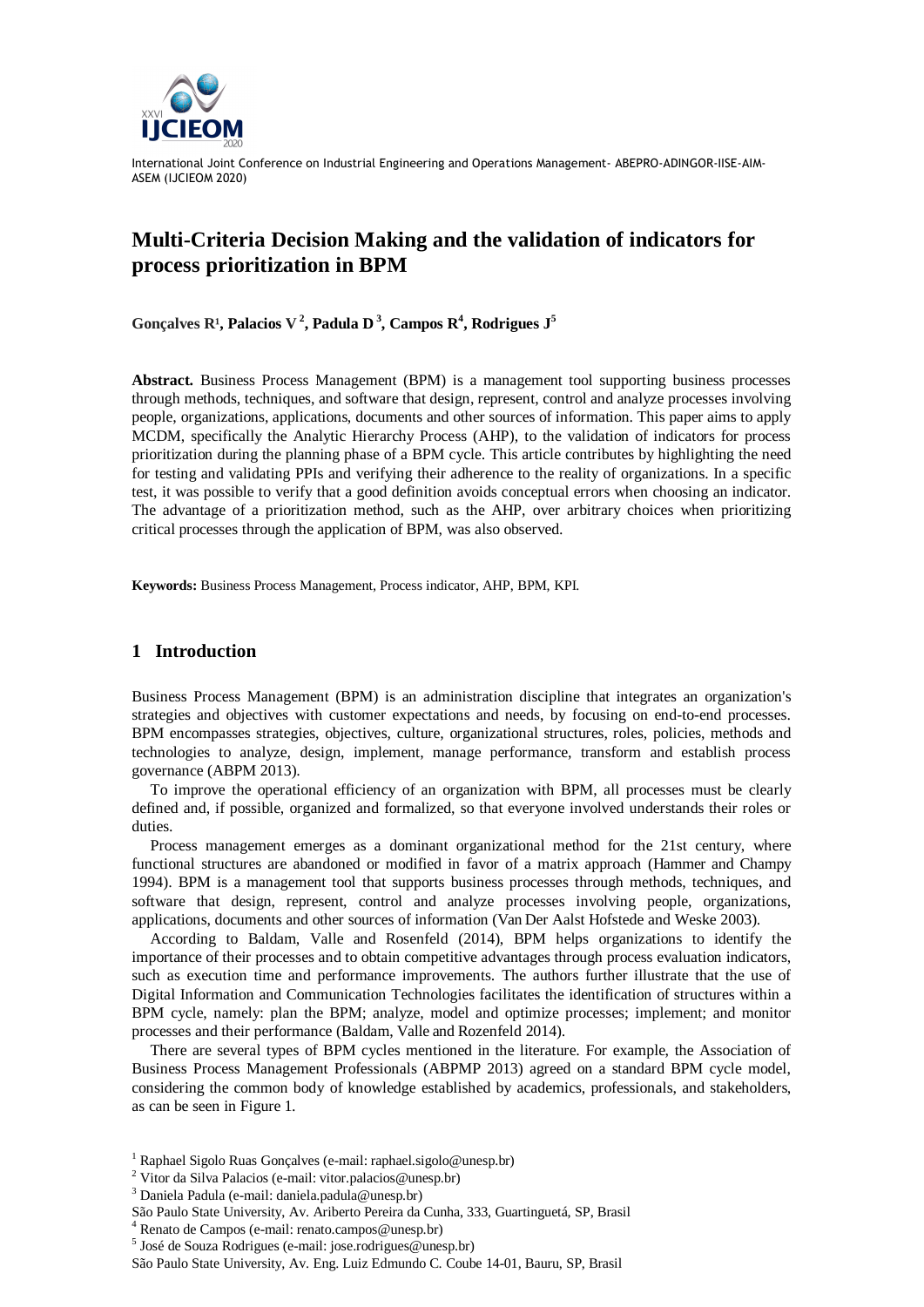

In the planning phase of the BPM cycle of Baldam, Valle and Rosenfeld (2014), two main elements, closely related to the Multi-criteria Decision Support Methods approach, were observed: the selection of critical processes, and the prioritization of activities. These two elements form the basis of BPM planning, since the complexity, range and demand of business processes in organizations require methods, rather than random intuition, to ensure that managers make better decisions.

In this context, the present article aims to apply MCDM, specifically the AHP, to the validation of indicators for prioritizing the planning phase processes of a BPM cycle, using the Super Decisions software (Shirali and Nematpour 2019, Solar et al. 2018, Tiwari and Tiwari 2018).



**Fig. 1**. BPM Cycle (ABPMP 2013).

# **2 Theoretical Background**

### *2.1 Analytic hierarchy process (AHP)*

The multi-criteria approach to decision making or Multi-Criteria Decision Making (MCDM), aimed at the hierarchy and prioritization of critical processes associated with BPM, has been gaining relevance in the scientific community (Saaty 1990, Cho and Lee 2011, Sampaio et al. 2018).

The methods of support for multi-criteria decision making are drawn from two schools, the American and the French. Among the various methods of the American tradition, AHP stands out as the most wellknown and utilized, due to its ease of application (Baldam, Valle and Rozenfeld 2014). MCDM can be classified into three major groups: selection, where the objective is to select one of the solution options (alternatives); ordering, which aims to create a ranking of solution options (the case to be applied in this work); and classification, which classifies solutions into predetermined groups (Diaby and Goeree 2014).

The nature of multi-criteria problems is added to those of the prioritization processes, since they involve significant tradeoffs, requiring the allocation of weights for each criterion, as is the case with the AHP. Indeed, among the various existing multi-criteria methods, AHP is considered one of the most studied and applied, in terms of its complexity and subjectivity (Process Management, Risk Management, Quality Management Systems, among others) (Becker and Braunschweig, 2004).

The AHP was developed by Prof. Thomas Saaty in the late 1970s to solve complex multi-criteria decision-making problems (Shimizu 2006). The Decision Support Systems Glossary (Power 2014) defines AHP as  $\tilde{o}$ An approach to decision making that involves structuring multiple-choice criteria into a hierarchy, assessing the relative importance of these criteria, comparing alternatives for each criterion, and determining an overall ranking of the alternatives $\ddot{\rm{o}}$ .

The AHP is an important tool in the decision-making process, as it enables the involvement of both quantitative and qualitative aspects during its modeling (Vaidyac and Kumar 2006). The method also allows comparisons between pairs of elements, through levels of criteria and alternatives, to define the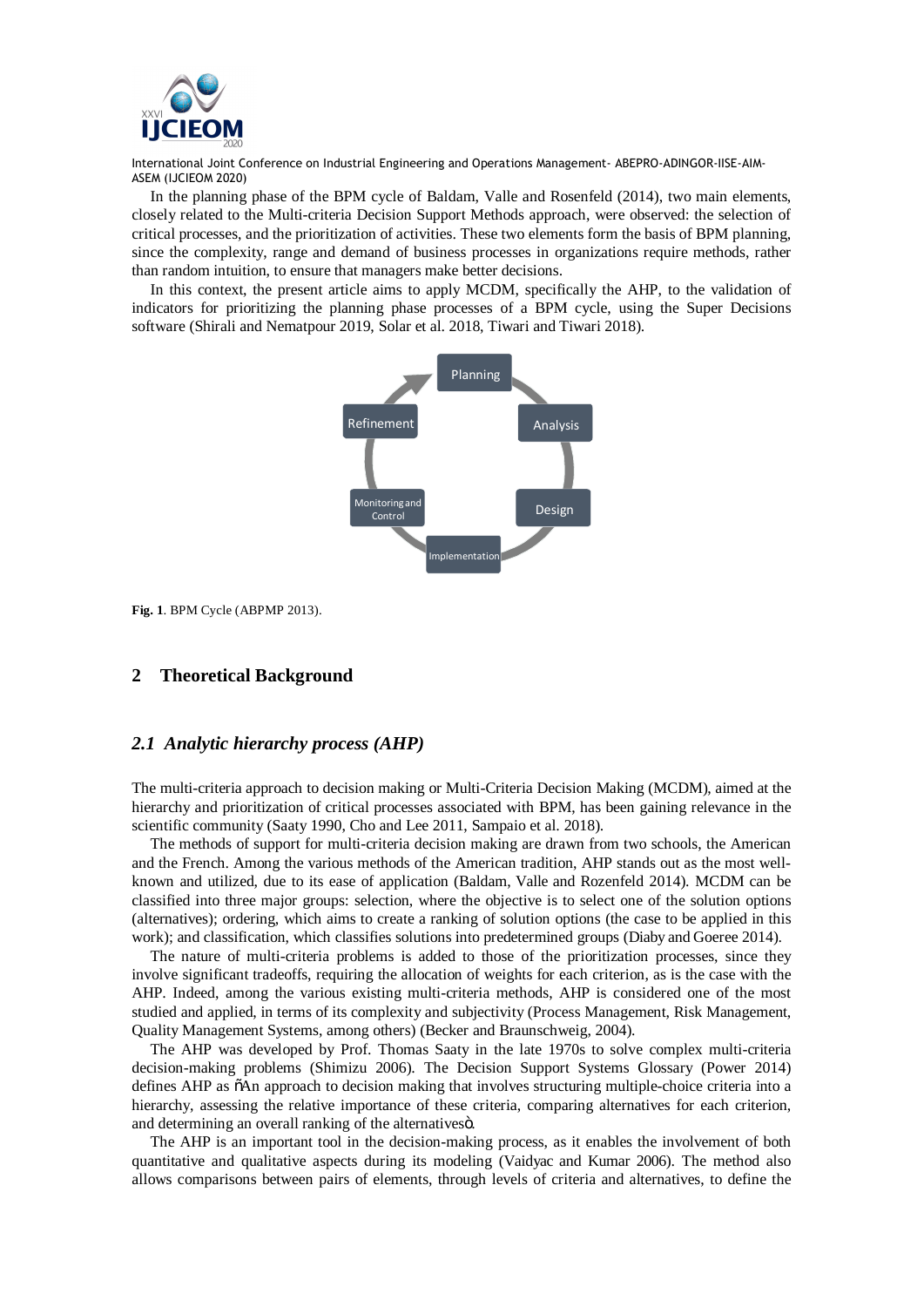

relative importance of one element over the other within each level (Saaty 1991).

The implementation of the AHP method consists of the following steps (Gomes, Gonzalez-Araya and Carignano 2004): (a) define the objectives; (b) define the alternatives; (c) define the criteria relevant to the problem; (d) assess the relative importance of each criterion; (e) evaluate the alternatives against the criteria; and (f) determine the overall assessment of each alternative. In short, the hierarchical structure of an AHP comprises a goal (or objective), criteria and alternatives, as shown in Figure 2.



**Fig. 2.** Hierarchical Structure of the AHP (Costa 2006).

Saaty (2008) establishes the application of AHP in 4 stages:

1. Definition of the problem: in this step, the objective of the problem is defined and the criteria and sub-criteria to be evaluated are identified, based on the context of the problem and the convictions and beliefs of the decision-maker;

2. Structuring the decision hierarchy: in this step, the hierarchical structure is built according to an order of priority, where the final objective of a decision problem is at the top, followed by the main criteria of this problem. Below this level are the sub-criteria for each criterion, possibly with more than one level of sub-criteria;

3. Construction of the decision matrices: in this stage, the comparison matrices are built pair by pair according to experience and judgment. For this purpose, a scale from 1 to 9, called the Saaty Fundamental Scale (Saaty 2001), as shown in Table 1, is used.

4. Final synthesis: in this step, the priorities obtained in the pairwise comparisons are used to weigh the alternatives and, thus, obtain the result.

| Intensity of Definition<br>Importance |                                                           | Explanation                                                                                            |  |
|---------------------------------------|-----------------------------------------------------------|--------------------------------------------------------------------------------------------------------|--|
| 1                                     | Equal importance                                          | Two activities contribute equally to<br>the objective.                                                 |  |
| 3                                     | another                                                   | Weak importance of one over Experience and judgment slightly<br>favor one activity over another.       |  |
| 5                                     | <b>Essential or strong</b><br>importance                  | Experience and judgment strongly<br>favor one activity over another.                                   |  |
|                                       | Demonstrated importance                                   | Activity is strongly favored, and its<br>dominance demonstrated in<br>practice.                        |  |
| 9                                     | Absolute importance                                       | The evidence favoring one activity<br>over another is of the highest<br>possible order of affirmation. |  |
| 2,4,6,8                               | Intermediate values between<br>the two adjacent judgments | When compromise is needed.                                                                             |  |

**Table 1**. Saaty's basic scale of relative importance (Saaty 2001).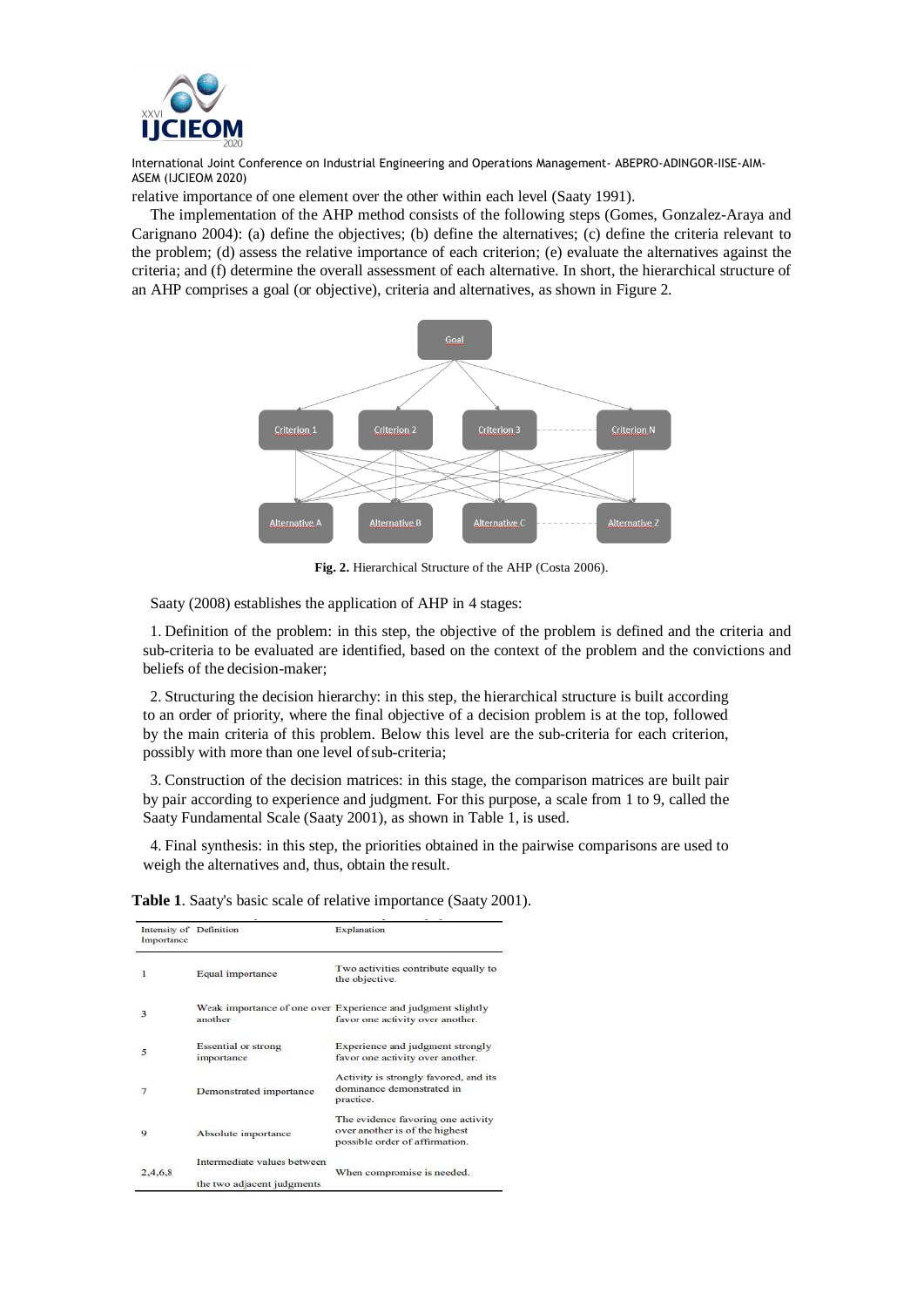

Salomon (2002) summarizes the application of the AHP in a more didactic manner, as follows: (i) structuring the model, (ii) making judgments and (iii) synthesizing the results. Table 2 shows the set of equations that comprises the AHP method.

| Table 2. Synthesis of AHP equations (adapted from Mendes Erthal Júnior and Hosken 2013). |  |  |
|------------------------------------------------------------------------------------------|--|--|
|------------------------------------------------------------------------------------------|--|--|

| Order                   | Equations<br>number | <b>Equations</b>                                                                                                                                                              | Description                                                                                                                                                                                                             |
|-------------------------|---------------------|-------------------------------------------------------------------------------------------------------------------------------------------------------------------------------|-------------------------------------------------------------------------------------------------------------------------------------------------------------------------------------------------------------------------|
| 1                       | Eq. 1               | $a_{1,1}$ $a_{1,2}$ $a_{1,3}$ $a_{1,n}$<br>$a_{2,1}$ $a_{2,2}$ $a_{2,3}$ $a_{2,n}$<br>$\vdots$ $\vdots$ $\vdots$ $\vdots$ $\vdots$<br>$a_{m,1}$ $a_{m,2}$ $a_{m,3}$ $a_{m,2}$ | Formation of matrices of<br>decision or<br>judgment.<br>Expresses the number of<br>times<br>an<br>alternative<br>dominates or is dominated<br>by others                                                                 |
| $\overline{\mathbf{c}}$ | Eq. 2               | $Wi = \left(\prod_{j=1}^{n} Wij\right)^{1/n}$<br>$T = \left[\frac{W1}{\sum Wi}; \frac{W2}{\sum Wi}; \frac{W3}{\sum Wi}\right]$                                                | Eigenvector<br>calculation<br>(Wi). It consists of ordering<br>the priorities or hierarchies<br>of the<br>characteristics<br>studied.                                                                                   |
| $\overline{\mathbf{3}}$ | Eq. 3               |                                                                                                                                                                               | Calculation of self-vector<br>standardization enables<br>comparison between criteria<br>and alternatives                                                                                                                |
| 4                       | Eq. 4               | $\lambda$ máx = T x W                                                                                                                                                         | Index that lists the criteria of<br>the consistency matrix and<br>the criteria weights                                                                                                                                  |
| 5                       | Eq. $5$             | $IC = \frac{\lambda \max - n}{(n-1)}$                                                                                                                                         | Consistency index allows<br>evaluating the degree of<br>inconsistency of the paired<br>judgment matrix                                                                                                                  |
| 6                       | Eq. $6$             | $RC = \frac{IC}{CA}$                                                                                                                                                          | The consistency ratio allows<br>evaluate<br>the<br>to<br>vou<br>inconsistency due to<br>the<br>order of the judgment matrix<br>(if the value is greater than<br>0.10, then review the model<br>and, or, the judgments). |

#### *2.2 Key Performance Indicators (KPIs) and Process Performance Indicators (PPIs)*

An institution's strategic and/or operational objectives dictate its goals. They must be clear, measurable and visible to interested parties. Performance is the success or efficiency of an organization. There are two types of performance: the overall performance, that concerns the entire institution; and the process performance, which concerns a particular process within the institution. Measuring and monitoring these objectives is crucial for institutions (Stanojkovi and Cvetkovi 2018). The monitoring of the progress of a given objective can be measured by these indicators, directly or indirectly. Indicators can be quantitative or qualitative and are used to estimate progress towards a given goal. The process of monitoring and measuring performance indicators is carried out over time, that is, during determined intervals, and the results serve as a basis for improving the process or the business itself (Stanojkovi and Cvetkovi 2018).

For Sujová, Marcineková, and Simanová (2019) proposing appropriate indicators is one of the most difficult tasks of process measurement. Considering the differences between production indicators and non-productive processes, indicators could be categorized, based on various factors. The most important individual performance measures are divided into four categories: Quality, Time, Flexibility, and Costs.

There are three types of process performance measures: (1) Key results indicators (KRIs) measure the results of many actions and focus on a long time period. (2) Key performance indicators (KPIs) are the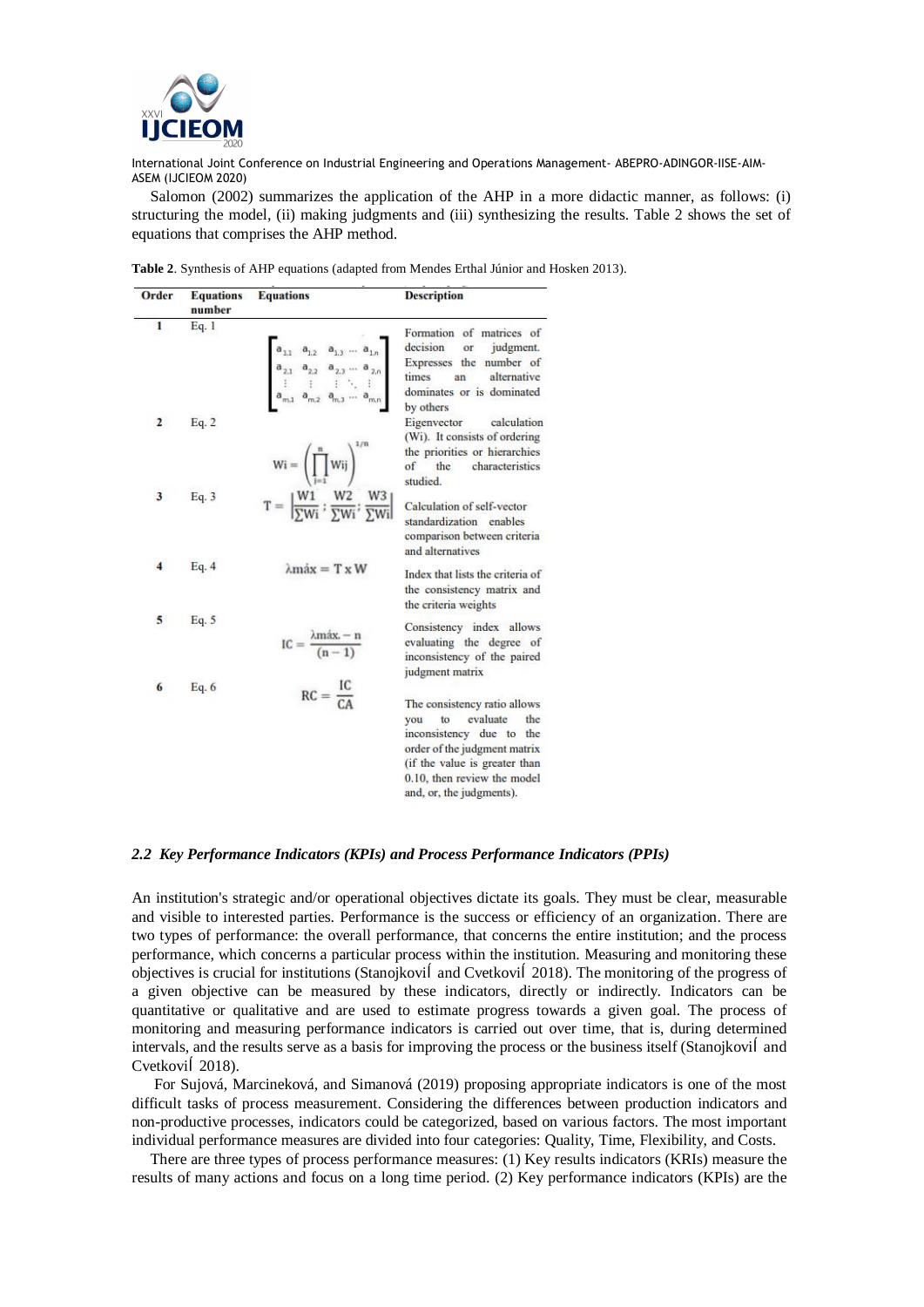

most critical for the current and future success of an enterprise. (3) Performance indicators (PIs) lie between KPIs and KRIs and are shown in the scorecard with KPIs (Parmenter 2007).

A PPI is a kind of key performance indicator (KPI) that focuses exclusively on the indicators defined for business processes. It is therefore suitable for integrating the management of PPIs throughout the life cycle of business processes, from planning to evaluation (del-Río-Ortega et al. 2019).

ABPMP (2013) relates the importance of defining PPIs for companies that have limited experience in this type of measurement, the care necessary to ensure that indicators are part of an evolutionary program, and the fact that their use and value determine longevity.

# **3 Application and Analysis**

For the application of a PPI selection model, an administrative sector of a Public Higher Education Institution was chosen. This sector has already worked with modeled processes and, as a result, it was possible to make real measurements of the indicators. The following steps were proposed: (1) Meeting, to survey possible indicators, and to request that an initial "intuitive" ordering of processes by degree of criticality be drawn up, according to the indicators proposed. (2) Use of the AHP with the Super Decision Software for ordering processes and comparing the results with the intuitive ordering as a way to evaluate PPIs. (3) Evaluation and Adjustment Proposals for the Indicators. The processes that made up the sample are shown in Table 3.

| <b>REFERENCE</b> | <b>PROCESSES</b>                                                                   |
|------------------|------------------------------------------------------------------------------------|
| <b>P1</b>        | Control of printed disclosures                                                     |
| <b>P2</b>        | Print media releases, wall maintenance                                             |
| P <sub>3</sub>   | Issuance of University Extension Certificates and Extracurricular<br>Courses       |
| <b>P4</b>        | Academic Incomings Exchange                                                        |
| <b>P5</b>        | Academic Outgoings Exchange                                                        |
| <b>P6</b>        | FAPESP accountability                                                              |
| P7               | Reservations for special classrooms and auditoriums                                |
| P8<br>P9         | Review and preventive maintenance in classrooms<br>Submission of Research Projects |

#### **Table 3**. Selected processes.

# *3.1 Meeting: initial ordering*

Employees in technical or management positions who work directly with the group of mapped processes were selected. Based on the parameters for the definition of PPIs present in the literature, employees defined the indicators they considered most important given the possibility of monitoring the processes, as well as their ranking, i.e., process prioritization. The current budget restrictions led to the suggestion of indicators. Aiming to quantifying the work generated in each process, four process performance indicators were initially proposed: (1) Number of activities or sub-processes; (2) Total process execution time; (3) Number of Actors; (4) Frequency of the processes. Regarding the ordering proposed by the employee group, a increasing order of criticality was defined for the processes as follows: P5; P6; P8; P4; P3; P9; P1; P2; P7.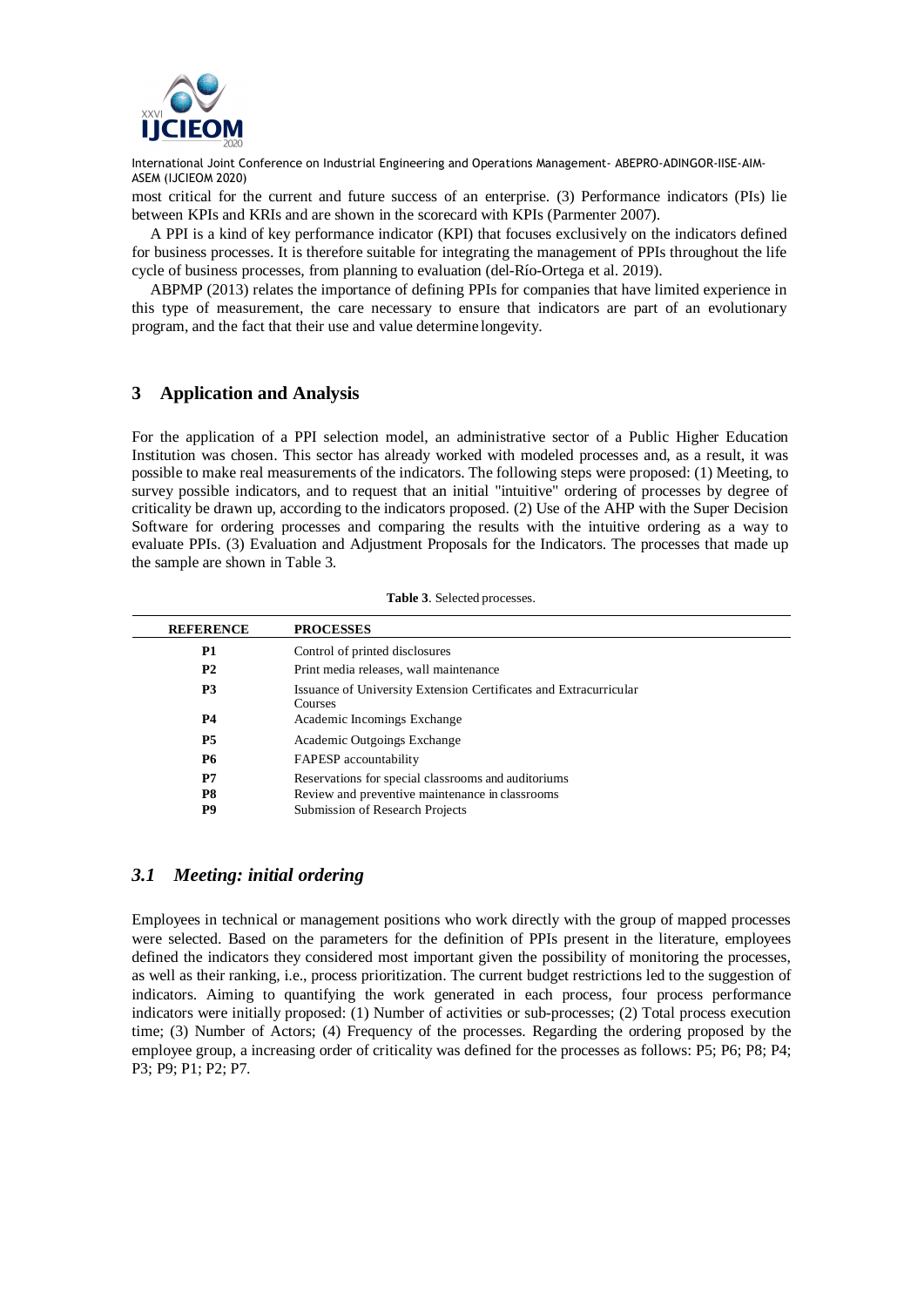

# *3.2 AHP Application*

Once the indicators had been defined, the employee group was asked to attribute an importance weighting to each of the indicators, keeping in mind the objective of prioritizing a reduction in workload for each process. After obtaining the criteria weighting, together with the judgment matrix consolidation (Figure 3), and the AHP structuring (Figure 4), the hierarchy of processes was obtained, as given in Table 4.

In the hierarchy validation carried out during a meeting with the employees involved in the analysis, the result was questioned, since the P7 and P8 processes that would be given intervention priority, were in reality, well computerized or notarized and demanded little overall time and workload, although they occurred at a much higher frequency than the other processes.



**Fig. 3.** Matrices of judgment and of the consolidated result.



**Fig 4**. Proposed Hierarchical Structure.

**Table 4**. Ordering of processes (from more to less critical).

| <b>Preference</b><br>Order<br>(criticality) | <b>Empirical</b><br>Ordination | AHP<br><b>Ordination</b> |  |
|---------------------------------------------|--------------------------------|--------------------------|--|
|                                             | P4                             | P <sub>8</sub>           |  |
| 2                                           | P <sub>6</sub>                 | P7                       |  |
| 3                                           | P <sub>8</sub>                 | <b>P5</b>                |  |
|                                             | P <sub>5</sub>                 | <b>P4</b>                |  |
| 5                                           | P <sub>3</sub>                 | P <sub>9</sub>           |  |
| 6                                           | P <sub>9</sub>                 | <b>P6</b>                |  |
| 7                                           | P <sub>1</sub>                 | P <sub>3</sub>           |  |
| 8                                           | P <sub>2</sub>                 | <b>P1</b>                |  |
| g                                           | P7                             | P2                       |  |

When the model was analyzed, it was found that the use of the Frequency indicators when not directly associated to process time indicators meant the processes that do not demand time, but occur more often, took priority over the slower processes of lower frequency.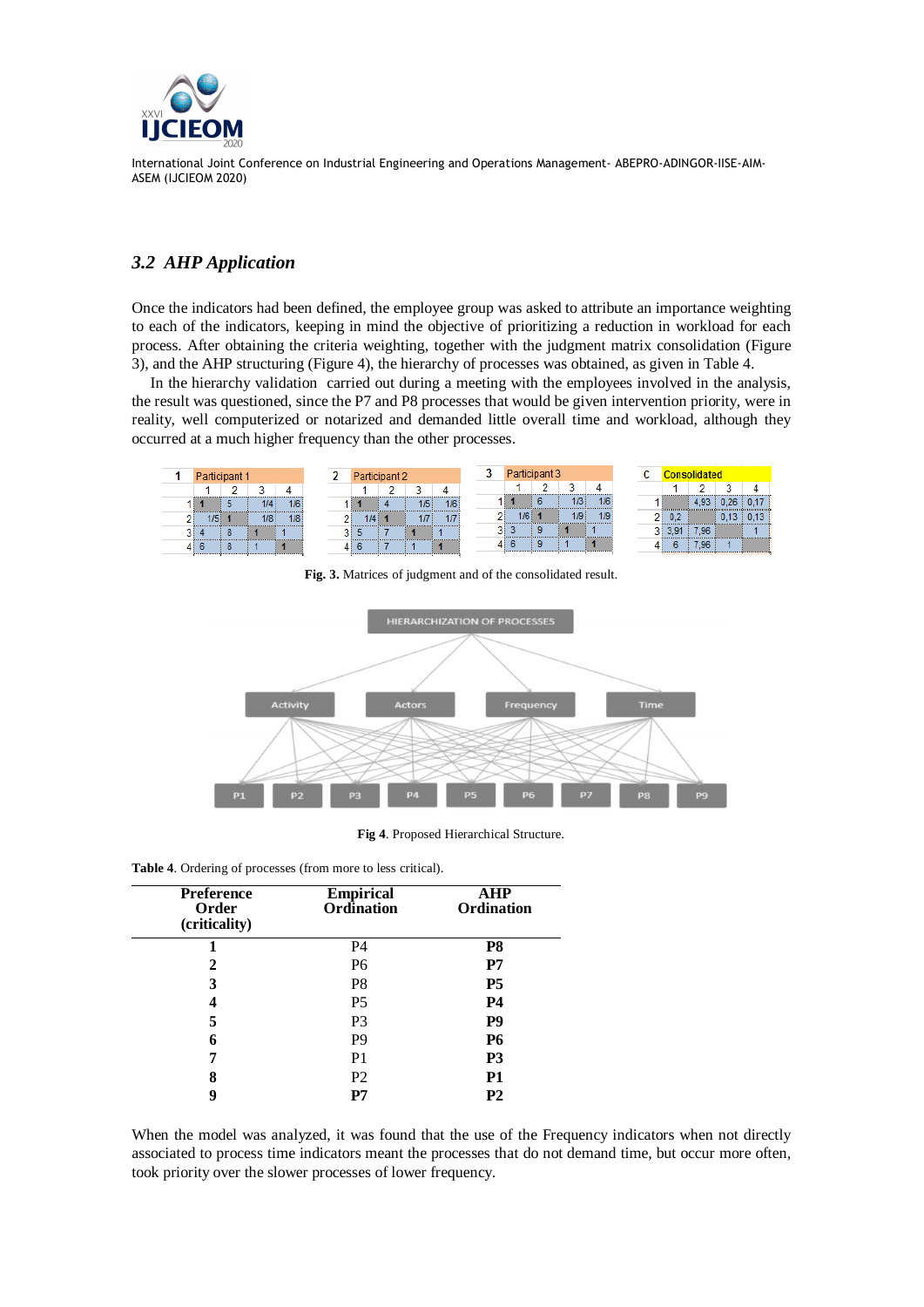

### *3.3 Evaluation and Proposals for Adjustment of Indicators*

Because of the discrepancy presented, it was found that the importance given to the Frequency in judgment indicator favored Process 7 which, although very important, is already fully automated and without much possibility for improvement, but its occurrence at a frequency far above the others created a distortion. However, during the evaluation meeting, it was considered that the simple exclusion of this indicator could harm other processes, and the prioritization model would not take into account the real workload, which would be a priority for managers. In this way, it was proposed to combine the indicators, Total Process Time X Frequency of a cycle.

This way, the Workload indicator was created. With the new AHP matrix considering only 3 indicators and a new value judgment, a result that was more in line with that initially proposed by the employee group was obtained (Table 5).

| <b>Process</b> | <b>Empirical</b><br>Ordination | <b>AHP</b><br><b>Ordination</b> (4)<br>PPI <sub>s</sub> ) | <b>Deviation</b><br>concerning<br>the reference<br>position | <b>AHP</b><br>Ordination<br>(3 PPIs) | <b>Deviation</b><br>concerning<br>the reference<br>position |
|----------------|--------------------------------|-----------------------------------------------------------|-------------------------------------------------------------|--------------------------------------|-------------------------------------------------------------|
| P <sub>1</sub> | $7^\circ$                      | $8^{\circ}$                                               | $-1$                                                        | $8^{\circ}$                          | $-1$                                                        |
| P <sub>2</sub> | $8^{\circ}$                    | $9^{\circ}$                                               | $-1$                                                        | $9^\circ$                            | $-1$                                                        |
| P <sub>3</sub> | $5^{\circ}$                    | $7^{\circ}$                                               | $-2$                                                        | $5^{\circ}$                          | $\theta$                                                    |
| <b>P4</b>      | $4^{\circ}$                    | $4^{\circ}$                                               | $\Omega$                                                    | $3^\circ$                            |                                                             |
| P <sub>5</sub> | 10                             | $3^{\circ}$                                               | $-2$                                                        | $2^{\circ}$                          | -1                                                          |
| <b>P6</b>      | $2^{\circ}$                    | $6^{\circ}$                                               | -4                                                          | $6^{\circ}$                          | -4                                                          |
| P7             | $9^{\circ}$                    | $2^{\circ}$                                               |                                                             | $7^\circ$                            | っ                                                           |
| P <sub>8</sub> | $3^{\circ}$                    | $1^{\circ}$                                               | $\overline{c}$                                              | $1^{\circ}$                          | $\mathfrak{D}$                                              |
| <b>P9</b>      | $6^{\circ}$                    | $5^\circ$                                                 |                                                             | $4^{\circ}$                          | 2                                                           |

**Table 5**. Comparison between rankings.

The new ordering with 3 PPIs still presented some significant deviations (see fourth and fifth columns of Table 5) from what was proposed in the first meeting (Empirical Ordination), although being much smaller than that of the first cycle with 4 indicators (see second and third columns of Table 5).

In a reassessment meeting, the employee group understood that the last set of PPIs presented were more adherent to reality and considered the deviations as a result of the difficulty of making decisions without a measurement and ordering method.

The employee group from the sector studied agreed that the proposed ordering was better than what had been arbitrarily defined and that with the numerical analysis with the AHP it was possible to define, not only which processes are more critical, but also to define the PPI goals for each cycle.

Previously, the choice of which processes should be remodeled and improved were made without measurement, that is arbitrarily and intuitively. With the proposal described here, it was possible to quantify them.

## **4 Final Considerations**

This article contributes by highlighting the need for testing and validating PPIs and verifying their adherence to the reality of organizations. In a specific test, it was possible to verify that a good definition avoids conceptual errors in the choice of an Indicator. It was also possible to observe the advantage of a prioritization method, such as the AHP, in relation to arbitrary choices when deciding which process is more critical to prioritize through the application of BPM.